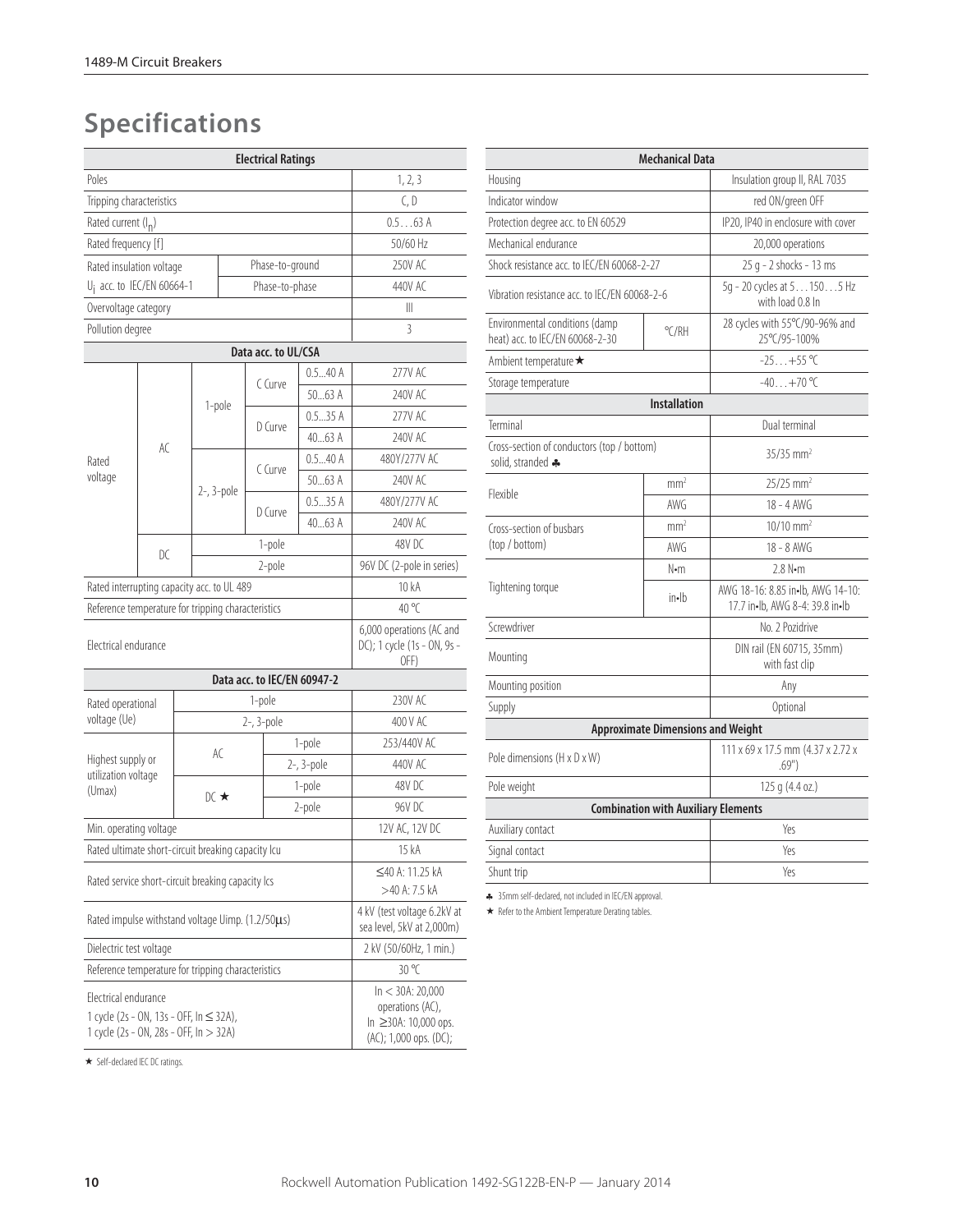#### **Power Loss Due to Current**

| <b>Rated Current [A]</b> | <b>Power Loss Per</b><br>Pole [W] | <b>Rated Current [A]</b> | <b>Power Loss Per</b><br>Pole [W] |
|--------------------------|-----------------------------------|--------------------------|-----------------------------------|
| 0.5                      | 1.4                               | 15                       | 2.4                               |
|                          | 1.4                               | 16                       | 2.5                               |
| 1.6                      | 1.8                               | 20                       | 2.5                               |
| $\mathfrak{I}$           | 1.8                               | 25                       | 3.2                               |
| 3                        | 1.6                               | 30                       | 3.5                               |
| 4                        | 1.8                               | 32                       | 3.7                               |
| 5                        | 1.9                               | 35                       | 4.1                               |
| 6                        | 2.0                               | 40                       | 4.5                               |
| 7                        | 1.1                               | 50                       | 4.5                               |
| 8                        | 1.5                               | 60                       | 4.9                               |
| 10                       | 2.1                               | 63                       | 5.4                               |
| 13                       | 2.3                               |                          |                                   |

## **Approximate Dimensions**

**Note:** Dimensions are shown in millimeters (inches). Dimensions are not intended for manufacturing purposes.







**1-Pole**



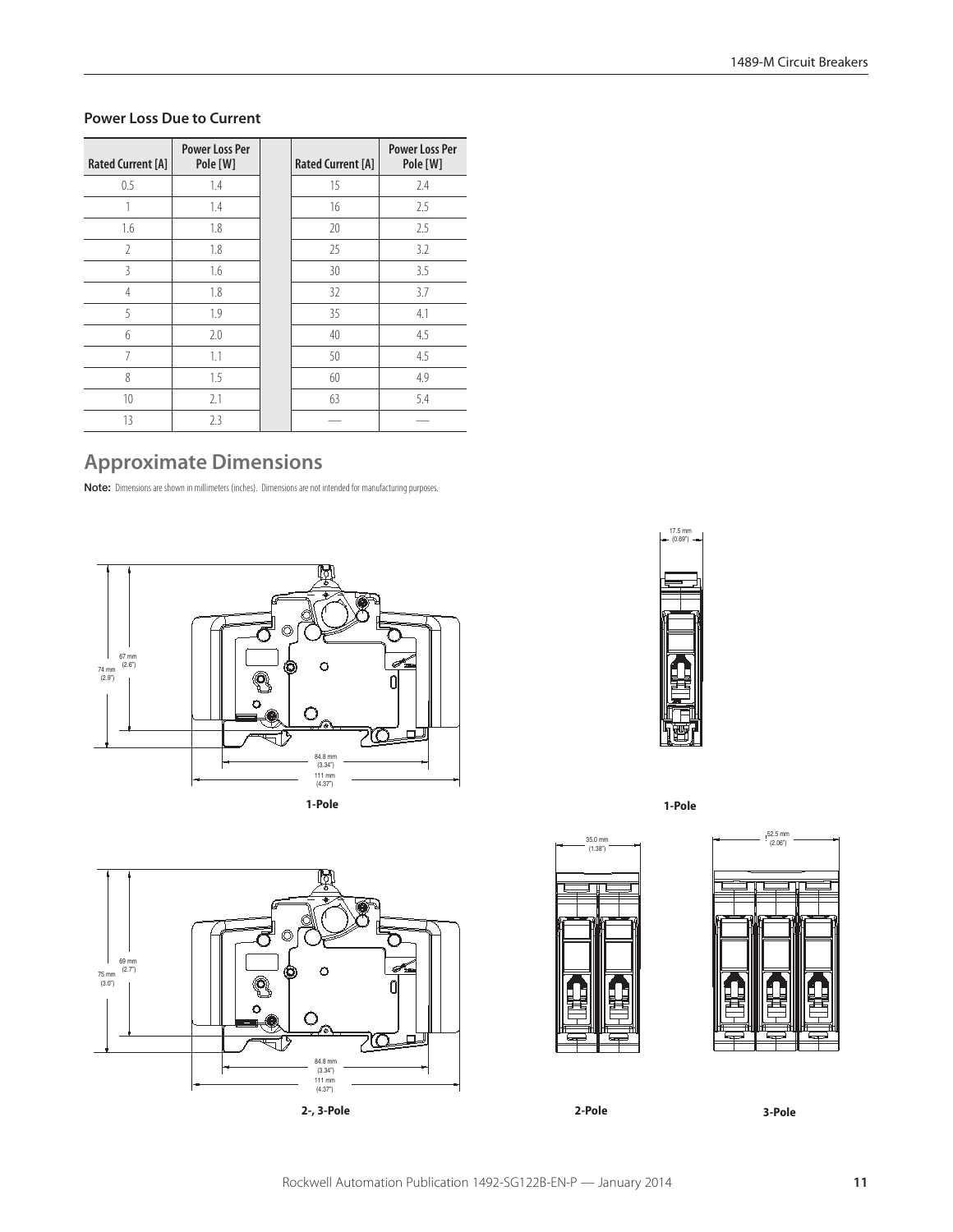## **Application Information**

### **Circuit Voltage**

The Bulletin 1489-M circuit breakers are rated by voltage class. Applications should not exceed the listed voltage and current range.

#### **Circuit Frequency**

The Bulletin 1489-M circuit breakers may be applied to frequencies of 50 Hz and 60 Hz without derating. For applications above 60 Hz, contact Rockwell Automation with specific application information for the derating of the circuit breakers.

#### **Available Short Circuit Current**

The Bulletin 1489-M circuit breakers should only be applied in those applications in which the available short-circuit (or fault) current is less than or equal to 10 kA (US/Canada) and 15 kA (IEC).

### **Tripping Characteristics**

The trip curve characteristics are shown on the following pages. The trip bands shown for each breaker represent current tripping limits for a circuit breaker and are within the limits established by UL.

The standard tripping characteristic for Bulletin 1489-M is Type C. Type C has a magnetic trip activated at 5-10 times the rated current of the circuit breaker. The reference temperature for the thermal tripping characteristics is 30 °C. The Type C characteristic will suit most applications.

In rare occurrences when the Type C characteristic does not fully meet the application, Type D magnetic trip characteristic is available, allowing for transients approximately twice as high as the standard Type C.

For a specific current at 30 °C, a circuit breaker will open ("clear the circuit") automatically at some total time that will be within the minimum and maximum time shown on the curves. For example, a one-pole, 15 A, Bulletin 1489-M circuit breaker trips in not less than 1 s and not more than 200 s on a 30 A current. Because the UL standard defines this time spread, users should not specify exact tripping time. The lower current portion of the curves (upper left) depicts the time to trip due to thermal action and reflect overload protection of the wire and connect load. The higher current portion of the curves (lower right) depicts the trip due to magnetic action of the circuit breaker and reflects protection due to short circuit level currents.

#### **Application Considerations**

*The following is a discussion of application considerations related to North American applications. When applying product to IEC regional requirements, follow IEC practices and guidelines.*

The selection of a specific ampere rating for a specific application is dependent on the type of load and duty cycle and is governed by the National Electric Code (Canadian Electric Code) and UL/CSA. In general, the codes require that overcurrent protection is at the current supply and at points where wire sizes are reduced. In addition, the codes state that conductors be protected according to their current carrying capacity. There are specific situations that require application consideration, such as motor circuit, and guidelines for the selection for transformer protection.

The Bulletin 1489-M circuit breakers are "non-100% rated" as defined by UL 489, para 7.1.4.2. As such, the circuit breaker's rating should be loaded to no more than 80% if used with continuous loads.

Line and load may be reversed. The Bulletin 1489-M circuit breaker may be bottom fed.

#### **Branch Circuits**

Bulletin 1489-M circuit breakers may be used to protect branch circuits. A branch circuit is the wiring portion of a system extending beyond the final overcurrent device protecting the circuit. Guidelines established in NEC, CEC, UL, and CSA should be used to determine the specific device. For example:

#### Motor Branch Circuit

Bulletin 1489-M circuit breakers are not horsepower rated because they are able to safely interrupt currents far in excess of the locked rotor value for a selected motor. This ability is recognized in the codes and standards and is also established by the UL and CSA tests described in UL 489 and CSA C22.2 No. 5 standards.

The size of a Bulletin 1489-M circuit breaker should be determined following the guidelines for an Inverse Time Circuit Breaker.

*References: NEC 430.51 and UL 489. Also see CEC and appropriate Canadian Standards.*

Transformer Protection Bulletin 1489-M circuit breakers may be used for transformer protection following the guidelines established.

*References: NEC 450 and UL 489. Also see CEC and appropriate Canadian Standards.*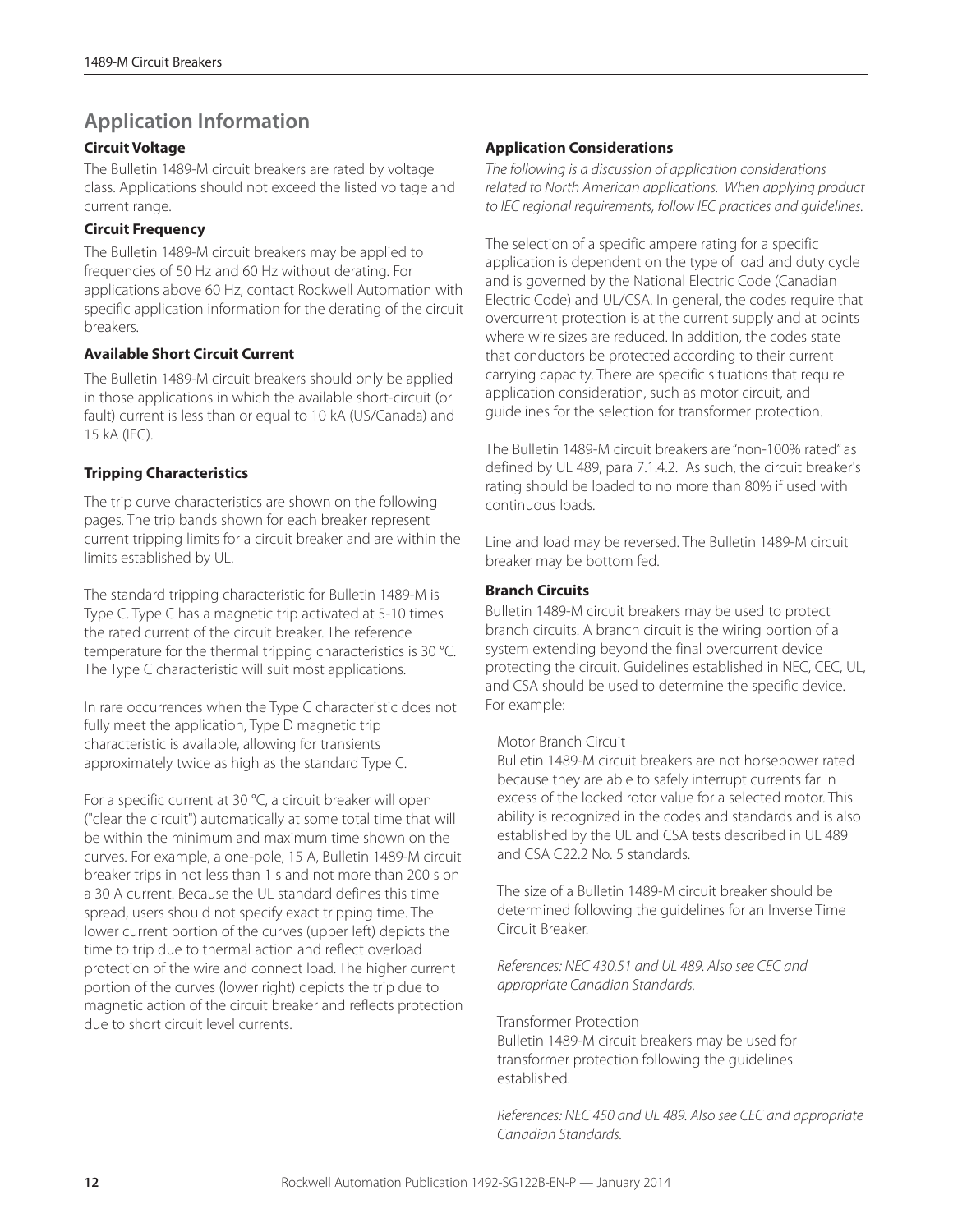Heater Load, Lighting, and Other Load Protection Bulletin 1489-M circuit breakers may be used for protection of heater loads, lighting loads, and other loads following the guidelines established.

*References: NEC Article 31 and UL 508A. Also see CEC and appropriate Canadian Standards.*

#### **SWD Rating**

The Bulletin 1489-M breakers (0.5 … 20 A) are rated as SWD (Switch Duty) and as such may be applied to switch fluorescent lighting loads up to their current and voltage maximum.

#### **Coordinated Overcurrent Protection**

Where an orderly shutdown is required to minimize the hazards to personnel and equipment, a system of coordination based upon the faulted or overloaded circuit is isolated by selective operation of only the overcurrent protective device closest to the overcurrent condition. The user should select devices that meet this requirement. *References: NEC 240.12. Also see CEC.*

#### **HACR Rating**

Bulletin 1489-M Circuit Breakers are rated as Heating, Air Conditioning and Refrigeration circuit breakers as defined by UL 489, paragraph 6.7 and may used in this type of application.

#### **Current Limiting**

Bulletin 1489-M Circuit Breakers are rated as current limiting circuit breakers as defined by UL 489, paragraph 8.6.

The Bulletin 1489-M line features the ability to achieve short circuit interruptions far more effectively than conventional breakers. In conventional circuit breakers, the short circuit interruption time required is approximately one or two half cycles of an AC sine wave. When the contacts open, the resulting arc continues to burn until the current level passes through zero. The arc may re-ignite because of the insufficient width of the contact gap. The current that flows until the arc is extinguished produces a heating effect proportional to the  $l<sup>2</sup>$ t value (let-through-energy) of the fault current.

The Bulletin 1489-M device is designed to substantially reduce the amount of let-through-current and the resulting let-through-energy that can damage protected components. The Bulletin 1489-M has the ability to interrupt short circuit current within the first half cycle of the fault. Limiting letthrough current and energy will protect against the harmful effects of overcurrent and is focused primarily on avoiding excessive heat and mechanical damage.

Both of these factors are proportional to the square of the current. Thermal energy is proportional to the square of the RMS value and magnetic forces are proportional to the square of the peak value. The most effective way to provide protection is to substantially limit let-through-energy. This provides the following advantages:

- Far less damage at the location of the short circuit.
- Fast electric separation of a faulty unit from the system, especially power supplies connected in parallel that are switched off when the voltage of the power bus drops below a certain level.
- Far less wear on the miniature circuit breaker itself. This means more safe interruptions.
- Better protection of all components in the short circuit path.
- Far wider range of selective action when used with an upstream protective device. (No nuisance shut downs from feeder line interruptions, causing a blackout in all connected branches.)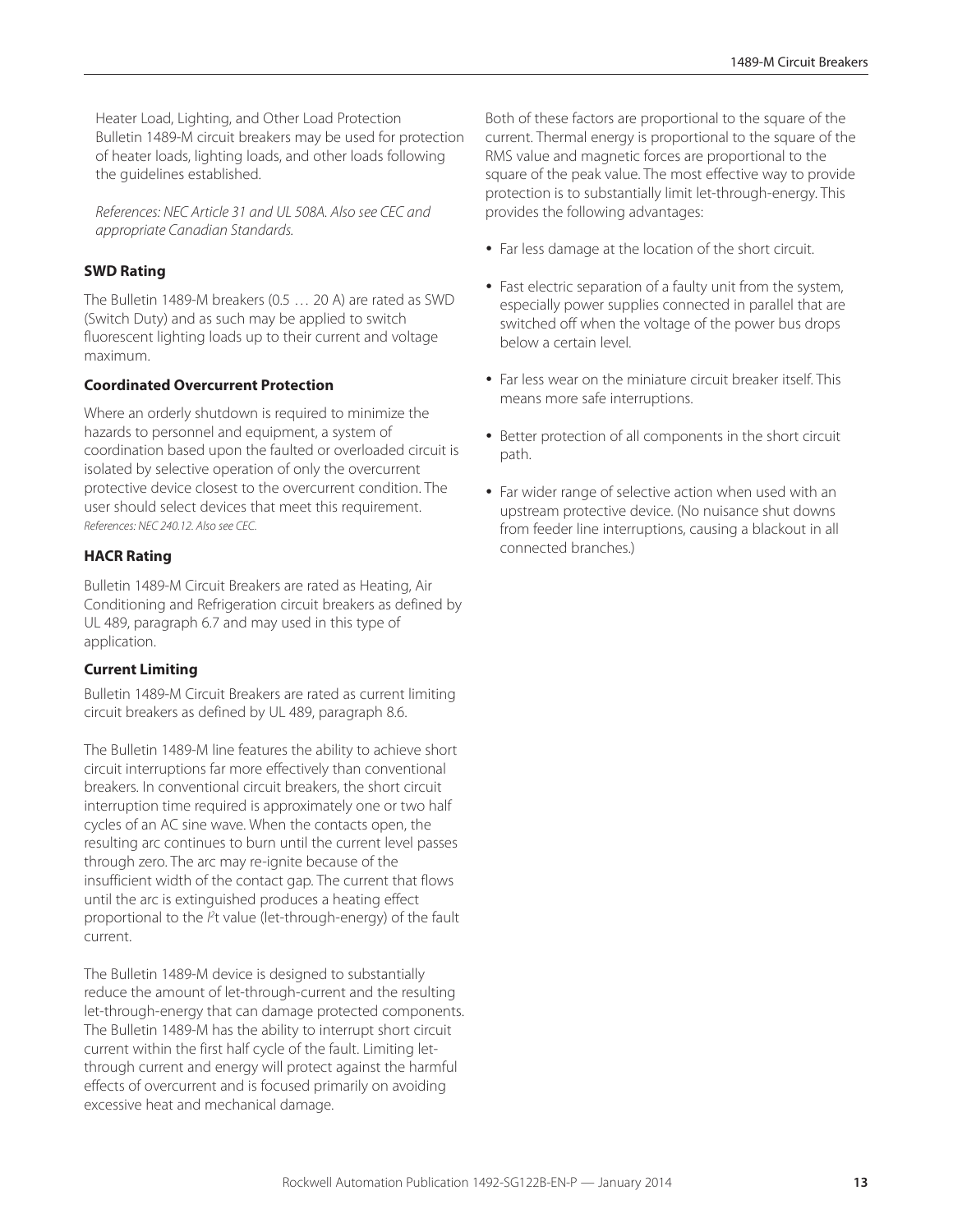## **Ambient Temperature Derating**

The Bulletin 1489-M circuit breakers are rated in RMS amperes at a 40 °C (104 °F) ambient temperature per UL 489/CSA C22.2 No. 5. This temperature is used as the ambient temperature external to an industrial enclosure. If a circuit breaker is applied in a temperature that exceeds the 40 °C (104 °F) ambient, then the circuit breaker should be derated using the table below. For IEC 60947-2 standard, the products carry an ambient rating of 30 °C. Follow standard IEC application considerations for temperature rating in different ambient temperatures.

**Note:** Application below 0° C is for non-condensing atmosphere. Care should be taken for applications below 0 °C. These devices are not certified to operate correctly in the presence of ice.

# Bulletin 1489-M<br>Temperature Derating, UL

Reference temperature  $=$  40 °C

| Current                 |       |       |       |              | Ambient temperature (°C) |      |      |                |      |      |
|-------------------------|-------|-------|-------|--------------|--------------------------|------|------|----------------|------|------|
| Rating [A]              | $-25$ | $-20$ | $-10$ | $\mathbf{0}$ | 10                       | 20   | 30   | 40             | 50   | 55   |
| 0.5                     | 0.6   | 0.6   | 0.6   | 0.6          | 0.6                      | 0.5  | 0.5  | 0.5            | 0.5  | 0.5  |
| 1                       | 1.2   | 1.2   | 1.2   | 1.1          | 1.1                      | 1.1  | 1.0  |                | 1.0  | 0.9  |
| 1.6                     | 2.0   | 2.0   | 1.9   | 1.8          | 1.8                      | 1.7  | 1.7  | 1.6            | 1.5  | 1.5  |
| $\overline{a}$          | 2.5   | 2.4   | 2.4   | 2.3          | 2.2                      | 2.1  | 2.1  | $\overline{2}$ | 1.9  | 1.9  |
| $\overline{\mathbf{3}}$ | 3.7   | 3.7   | 3.6   | 3.4          | 3.3                      | 3.2  | 3.1  | $\overline{3}$ | 2.9  | 2.8  |
| 4                       | 5.0   | 4.9   | 4.7   | 4.6          | 4.4                      | 4.3  | 4.1  | $\overline{4}$ | 3.9  | 3.8  |
| 5                       | 6.2   | 6.1   | 5.9   | 5.7          | 5.6                      | 5.4  | 5.2  | 5              | 4.8  | 4.7  |
| 6                       | 7.4   | 7.3   | 7.1   | 6.9          | 6.7                      | 6.4  | 6.2  | 6              | 5.8  | 5.7  |
| $\overline{7}$          | 8.7   | 8.6   | 8.3   | 8.0          | 7.8                      | 7.5  | 7.3  | $\overline{7}$ | 6.7  | 6.6  |
| 8                       | 9.9   | 9.8   | 9.5   | 9.2          | 8.9                      | 8.6  | 8.3  | 8              | 7.7  | 7.6  |
| 10                      | 12.4  | 12.2  | 11.9  | 11.5         | 11.1                     | 10.7 | 10.4 | 10             | 9.6  | 9.4  |
| 13                      | 16.1  | 15.9  | 15.4  | 14.9         | 14.4                     | 14.0 | 13.5 | 13             | 12.5 | 12.3 |
| 15                      | 18.6  | 18.3  | 17.8  | 17.2         | 16.7                     | 16.1 | 15.6 | 15             | 14.4 | 14.2 |
| 16                      | 19.8  | 19.6  | 19.0  | 18.4         | 17.8                     | 17.2 | 16.6 | 16             | 15.4 | 15.1 |
| 20                      | 24.8  | 24.4  | 23.7  | 23.0         | 22.2                     | 21.5 | 20.7 | 20             | 19.3 | 18.9 |
| 25                      | 31.0  | 30.6  | 29.6  | 28.7         | 27.8                     | 26.9 | 25.9 | 25             | 24.1 | 23.6 |
| 30                      | 37.2  | 36.7  | 35.6  | 34.4         | 33.3                     | 32.2 | 31.1 | 30             | 28.9 | 28.3 |
| 32                      | 39.7  | 39.1  | 37.9  | 36.7         | 35.6                     | 34.4 | 33.2 | 32             | 30.8 | 30.2 |
| 35                      | 43.4  | 42.8  | 41.5  | 40.2         | 38.9                     | 37.6 | 36.3 | 35             | 33.7 | 33.1 |
| 40                      | 49.6  | 48.9  | 47.4  | 45.9         | 44.4                     | 43.0 | 41.5 | 40             | 38.5 | 37.8 |
| 50                      | 62.0  | 61.1  | 59.3  | 57.4         | 55.6                     | 53.7 | 51.9 | 50             | 48.2 | 47.2 |
| 60                      | 74.4  | 73.3  | 71.1  | 68.9         | 66.7                     | 64.4 | 62.2 | 60             | 57.8 | 56.7 |
| 63                      | 78.2  | 77.0  | 74.7  | 72.3         | 70.0                     | 67.7 | 65.3 | 63             | 60.7 | 59.5 |

Reference temperature  $=$  30 °C Bulletin 1489-M<br>Temperature Derating, IEC

| Current        | Ambient temperature (°C) |       |       |              |      |      |                         |      |      |      |
|----------------|--------------------------|-------|-------|--------------|------|------|-------------------------|------|------|------|
| Rating [A]     | $-25$                    | $-20$ | $-10$ | $\mathbf{0}$ | 10   | 20   | 30                      | 40   | 50   | 55   |
| 0.5            | 0.6                      | 0.6   | 0.6   | 0.5          | 0.5  | 0.5  | 0.5                     | 0.5  | 0.5  | 0.5  |
| 1              | 1.2                      | 1.2   | 1.1   | 1.1          | 1.1  | 1.0  | $\mathbf{1}$            | 1.0  | 0.9  | 0.9  |
| 1.6            | 1.9                      | 1.8   | 1.8   | 1.7          | 1.7  | 1.6  | 1.6                     | 1.6  | 1.5  | 1.5  |
| $\overline{2}$ | 2.3                      | 2.3   | 2.2   | 2.2          | 2.1  | 2.1  | $\overline{2}$          | 1.9  | 1.9  | 1.9  |
| 3              | 3.5                      | 3.5   | 3.4   | 3.3          | 3.2  | 3.1  | $\overline{\mathbf{3}}$ | 2.9  | 2.8  | 2.8  |
| 4              | 4.7                      | 4.6   | 4.5   | 4.4          | 4.2  | 4.1  | $\overline{4}$          | 3.9  | 3.8  | 3.7  |
| 5              | 5.8                      | 5.8   | 5.6   | 5.5          | 5.3  | 5.2  | 5                       | 4.9  | 4.7  | 4.6  |
| 6              | 7.0                      | 6.9   | 6.7   | 6.5          | 6.4  | 6.2  | 6                       | 5.8  | 5.6  | 5.6  |
| $\overline{7}$ | 8.2                      | 8.1   | 7.8   | 7.6          | 7.4  | 7.2  | $\overline{7}$          | 6.8  | 6.6  | 6.5  |
| 8              | 9.3                      | 9.2   | 9.0   | 8.7          | 8.5  | 8.2  | 8                       | 7.8  | 7.5  | 7.4  |
| 10             | 11.7                     | 11.5  | 11.2  | 10.9         | 10.6 | 10.3 | 10                      | 9.7  | 9.4  | 9.3  |
| 13             | 15.1                     | 15.0  | 14.6  | 14.2         | 13.8 | 13.4 | 13                      | 12.6 | 12.2 | 12.0 |
| 15             | 17.5                     | 17.3  | 16.8  | 16.4         | 15.9 | 15.5 | 15                      | 14.6 | 14.1 | 13.9 |
| 16             | 18.6                     | 18.4  | 17.9  | 17.4         | 17.0 | 16.5 | 16                      | 15.5 | 15.0 | 14.8 |
| 20             | 23.3                     | 23.0  | 22.4  | 21.8         | 21.2 | 20.6 | 20                      | 19.4 | 18.8 | 18.5 |
| 25             | 29.1                     | 28.8  | 28.0  | 27.3         | 26.5 | 25.8 | 25                      | 24.3 | 23.5 | 23.1 |
| 30             | 35.0                     | 34.5  | 33.6  | 32.7         | 31.8 | 30.9 | 30                      | 29.1 | 28.2 | 27.8 |
| 32             | 37.3                     | 36.8  | 35.8  | 34.9         | 33.9 | 33.0 | 32                      | 31.0 | 30.1 | 29.6 |
| 35             | 40.8                     | 40.3  | 39.2  | 38.2         | 37.1 | 36.1 | 35                      | 34.0 | 32.9 | 32.4 |
| 40             | 46.6                     | 46.0  | 44.8  | 43.6         | 42.4 | 41.2 | 40                      | 38.8 | 37.6 | 37.0 |
| 50             | 58.3                     | 57.5  | 56.0  | 54.5         | 53.0 | 51.5 | 50                      | 48.5 | 47.0 | 46.3 |
| 60             | 69.9                     | 69.0  | 67.2  | 65.4         | 63.6 | 61.8 | 60                      | 58.2 | 56.4 | 55.5 |
| 63             | 73.4                     | 72.5  | 70.6  | 68.7         | 66.8 | 64.9 | 63                      | 61.1 | 59.2 | 58.3 |